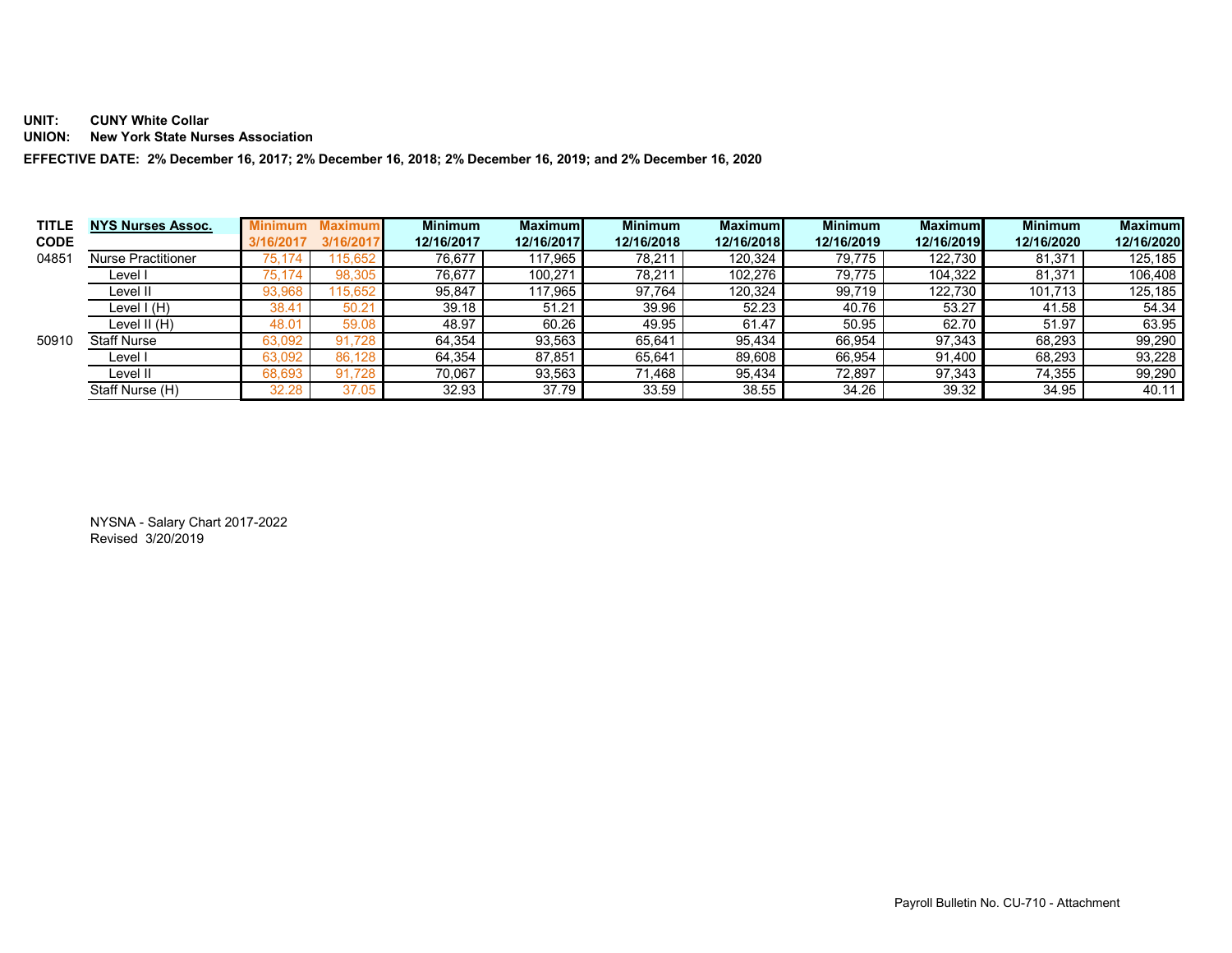## **Staff Nurse, Level I Entry Rate plus Service /Longevity Steps**

|             | <b>Effective</b> | <b>Effective</b> | <b>Effective</b> | <b>Effective</b> | <b>Effective</b> |  |
|-------------|------------------|------------------|------------------|------------------|------------------|--|
| <b>Step</b> | 3/16/2017        | 12/16/2017       | 12/16/2018       | 12/16/2019       | 12/16/2020       |  |
| entry       | 63,092           | 64,354           | 65,641           | 66,954           | 68,293           |  |
|             | 64,630           | 65,923           | 67,241           | 68,586           | 69,958           |  |
| $\mathbf 2$ | 66,165           | 67,488           | 68,838           | 70,215           | 71,619           |  |
| 3           | 67,698           | 69,052           | 70,433           | 71,842           | 73,279           |  |
| 4           | 69,234           | 70,619           | 72,031           | 73,472           | 74,941           |  |
| 5           | 70,772           | 72,187           | 73,631           | 75,104           | 76,606           |  |
| 6           | 72,311           | 73,757           | 75,232           | 76,737           | 78,272           |  |
|             | 73,845           | 75,322           | 76,828           | 78,365           | 79,932           |  |
| 8           | 75,454           | 76,963           | 78,502           | 80,072           | 81,673           |  |
| 9           | 76,917           | 78,455           | 80,024           | 81,624           | 83,256           |  |
| 10          | 78,453           | 80,022           | 81,622           | 83,254           | 84,919           |  |
| 11          | 80,125           | 81,728           | 83,363           | 85,030           | 86,731           |  |
| 12          | 81,525           | 83,156           | 84,819           | 86,515           | 88,245           |  |
| 13          | 83,060           | 84,721           | 86,415           | 88,143           | 89,906           |  |
| 14          | 84,595           | 86,287           | 88,013           | 89,773           | 91,568           |  |
| 15          | 86,128           | 87,851           | 89,608           | 91,400           | 93,228           |  |

The longevity steps shall be paid to the employee on their anniversary date after serving one (1) through fifteen (15) years of service.

A Staff Nurse holding a permit to practice nursing will be paid \$60 annually below the rate paid to a Staff Nurse pending receipt of a New York State license to practice as a registered professional nurse.

Revised: 3/20/2019